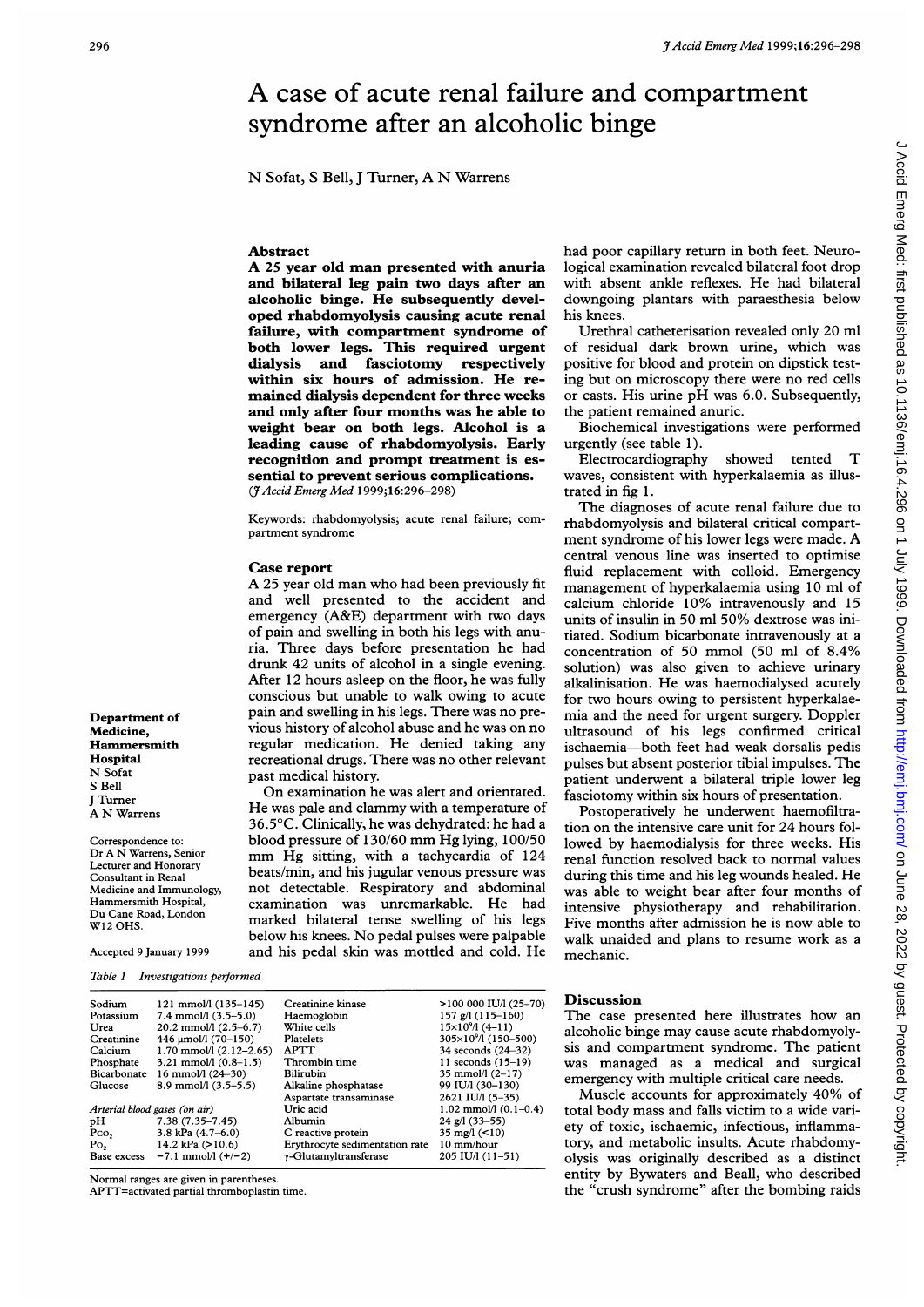

of London during second world war.' The role of alcohol is of particular importance as it accounts for at least 20% of all cases of acute rhabdomyolysis.'

Rhabdomyolysis is a form of muscle necrosis triggered by derangements in oxidative or glycolytic energy production and the resulting ATP depletion. In the case described, the earliest insult occurred in the form of a "pressurestress myopathy", in which external pressure/ tension on muscle increases the influx of cellular sodium and calcium into the intracellular compartment down their concentration gradients.' External pressure induced occlusion of the microcirculation also occurs, rapidly depleting the ambient and myoglobin oxygen content. Cells may remain viable for considerable periods of time, since the pressure



Figure 2 Pathways underlying rhabdomyolysis induced renal injury.

induced vascular occlusion limits calcium delivery to ischaemic tissues, which itself delays the onset of necrosis.<sup>4</sup> Mitochondrial oxygen free radical production is markedly reduced during ischaemia and acidosis, both intracellular and extracellular, also occurs. The restoration of blood flow results in an influx of neutrophils, which can then reocclude the microcirculation and release proteases and free radicals into the microenvironment. Therefore, although the crush lesion sets the stage for rhabdomyolysis, many of the critical events occur during the reperfusion period. It is during this latter period that myoglobin gains ready access into the circulation. Extracellular fluid depletion also results because of fluid sequestration in muscle and other soft tissues.

The spectrum of potential complications after acute rhabdomyolysis includes:

- $\bullet$  Metabolic: hyperkalaemia, a rapidly rising serum creatinine, hyperuricaemia, hypocalcaemia and hypercalcaemia, hyperphosphataemia, metabolic acidosis.
- \* Haematological: disseminated intravascular coagulation.
- Cardiovascular and respiratory: cardiomyopathy and respiratory failure.
- Localised oedema: leads to the development of compression syndromes in the anterior tibial, soleal, peroneal, lateral thigh, gluteal, deltoid, and volar forearm compartments with consequent peripheral neuropathies.<sup>5</sup>

The cause of acute renal failure after muscle necrosis is complex and the mechanisms described fall into three categories:

(1) The impairment of renal vascular flow due to the activation of the renin-angiotensin system with increased sympathetic activity, altered prostaglandin production, high circu